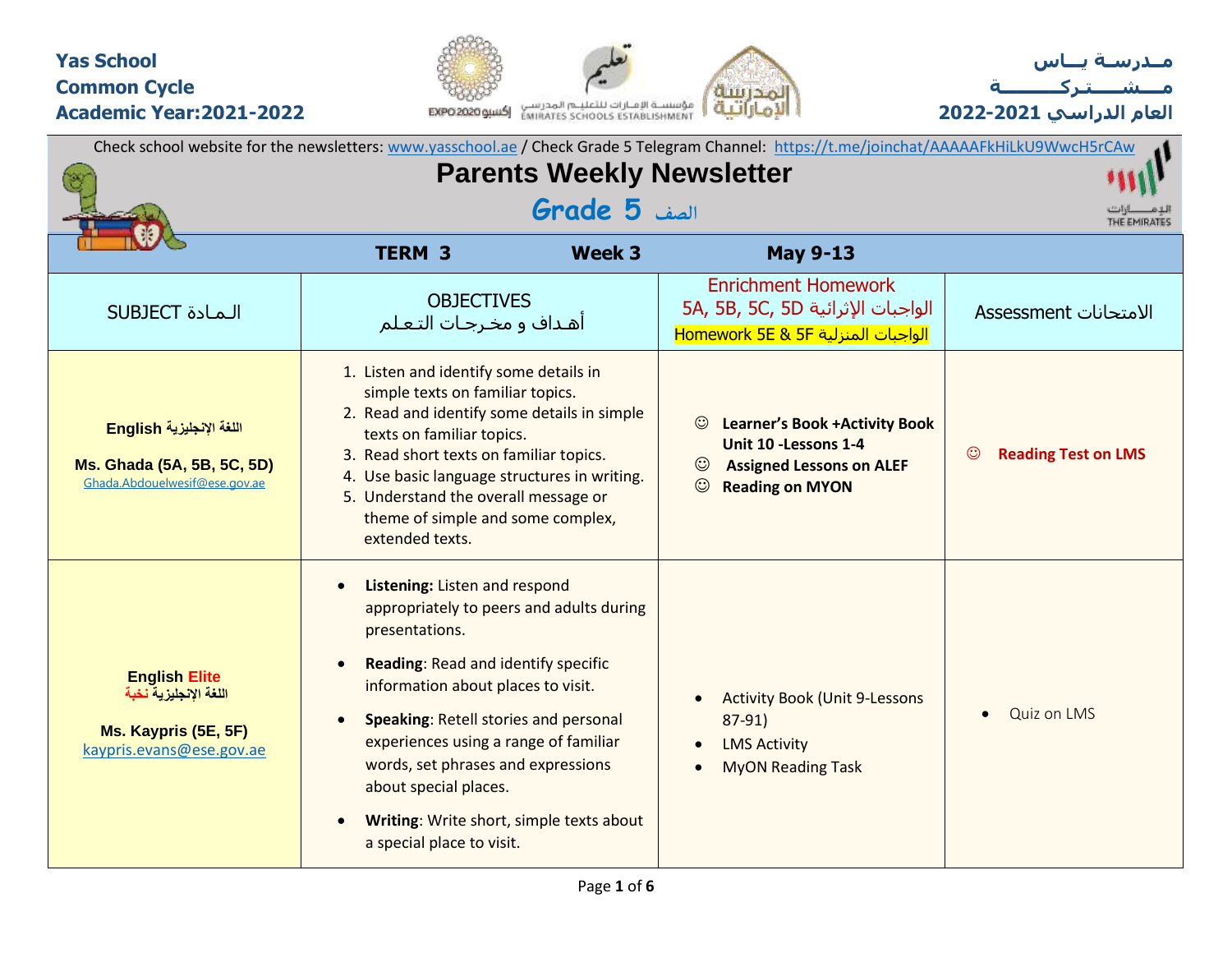| Math<br>الرياضيات                        | <b>Ms. Tasneem</b><br>(5C, 5D)<br>tasneem.kaloo@ese.gov.ae                        | <b>Chapter 10: Measurement</b><br>L5: Convert Metric Units of Mass<br>L6: Convert Metric units of Capacity<br>Chapter 11: Data<br>L1: Collect and organize Data | L5: Pg 763-764<br>L6: Pg 769-770<br>L1: 795-796<br><b>Complete Alef lessons from</b><br>$\star$<br>Chapter 10.                                                                   |                                                                                                                                                                                                                                                                                       |
|------------------------------------------|-----------------------------------------------------------------------------------|-----------------------------------------------------------------------------------------------------------------------------------------------------------------|----------------------------------------------------------------------------------------------------------------------------------------------------------------------------------|---------------------------------------------------------------------------------------------------------------------------------------------------------------------------------------------------------------------------------------------------------------------------------------|
| Math<br>الرياضيات                        | <b>Mr. Abdulrahman</b><br>(5A, 5B)<br>arahman.buhizam@ese.gov.a                   | Chapter 11: Data<br>L2: Line Graphs<br>٠<br>L3: Making Predictions from Data<br>$\bullet$<br>L4: Analyse Line Graph<br>$\bullet$                                | Complete all opened Alef lesson                                                                                                                                                  |                                                                                                                                                                                                                                                                                       |
| Math Elite<br>الرياضيات نخب <sup>ة</sup> | <b>Mr. Abdulrahman</b><br>(5E) Elite<br>arahman.buhizam@ese.gov.a<br>$\mathbf{e}$ | U12L1 - Convert Customary Units<br>U12L2 - Convert Metric Units<br>$\bullet$                                                                                    | <b>ALEKS HW</b><br>Revise for weekly quiz                                                                                                                                        | <b>Quiz on THURSADY</b><br>U11L5 - Represent<br>Division of Unit<br>Fractions by Non-Zero<br><b>Whole Numbers</b><br>U11L6 - Divide Unit<br>$\bullet$<br>Fractions by Non Zero<br><b>Whole Numbers</b><br>U11L7 - Solve Problems<br>$\bullet$<br><b>Involving Fractions</b>           |
| الرياضيات<br>Elite<br>£<br>$\frac{1}{2}$ | Ms. Gary (5F) Elite<br>gary.vevers@moe.gov.ae                                     | U12L1 - Convert Customary Units<br>$\bullet$<br>U12L2 - Convert Metric Units<br>$\bullet$                                                                       | 30 Minutes of ALEKS per school day<br>// Revise for weekly quiz //<br><b>Homework Worksheets on Teams &gt;</b><br>Files > Math Mr. Gary > Term 3 ><br><b>Homework worksheets</b> | Continuous Weekly Quiz -<br>Thursday<br>U11L5 - Represent<br>$\bullet$<br>Division of Unit<br>Fractions by Non-Zero<br><b>Whole Numbers</b><br>U11L6 - Divide Unit<br>Fractions by NonZero<br><b>Whole Numbers</b><br>$U11L7 - Solve$<br>$\bullet$<br>Problems Involving<br>Fractions |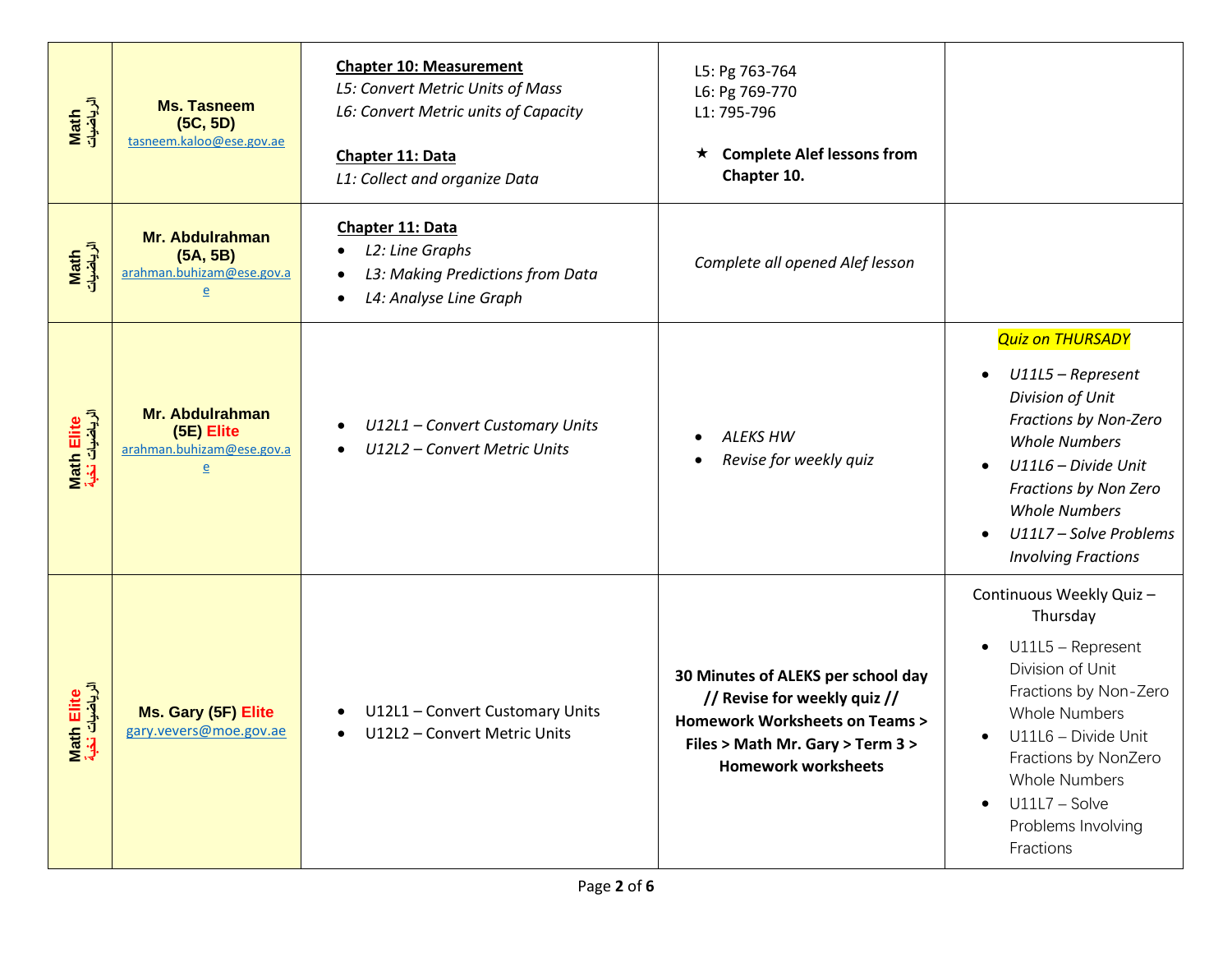| Science Elite<br>العلوم نخبة | Ms. Meeta (5F&5E)<br><b>Elite</b><br>meeta.goklani@ese.gov.ae                           | <b>Plant Survival</b><br>$\bullet$<br><b>Interaction of Living things</b><br>$\bullet$                                                                                                                | <b>Posted on LMS</b>                                                                    | Pop Quiz on Plant Survival<br>On LMS                                                                                                         |
|------------------------------|-----------------------------------------------------------------------------------------|-------------------------------------------------------------------------------------------------------------------------------------------------------------------------------------------------------|-----------------------------------------------------------------------------------------|----------------------------------------------------------------------------------------------------------------------------------------------|
|                              | التربية الإسلامية Islamic<br>المعلمة مريم<br>mariam-ym.alhammadi@ese.gov.ae             | الدرس الأول<br>الله القادر (سورة النبأ)                                                                                                                                                               | 1. حل أنشطة الدروس في منصة ألف.<br>2. الانتهاء من مهام الدروس المطلوبة في<br>منصة LMS.  |                                                                                                                                              |
|                              | 5A, 5B المعلم خالد<br>khaled.hasan@ese.gov.ae                                           | الانتصار على الخجل                                                                                                                                                                                    | <mark>حل الدرس في منصة ألف</mark>                                                       |                                                                                                                                              |
| Arabic<br>اللغة العربية      | المعلمة حسنه<br>5F ,5E ,5D ,5C                                                          | قصة الخوف يأتى من الداخل                                                                                                                                                                              | • حل الدرس في منصة ألف<br>• حل المهام المطلوبة في LMS<br>• تدريب على الإملاء من صفحة 19 |                                                                                                                                              |
|                              | الدراسات الاجتماعية Social Studies<br>المعلمة عائشة الكعبي<br>ayesha.alkaabi@ese.gov.ae | درس النبات الطبيعي في بلادي                                                                                                                                                                           | •    حل الدرس في منصة ألف<br>• حل الواجب في LMS                                         |                                                                                                                                              |
|                              | التربية الأخلاقية Moral Education<br>المعلمة عائشة الكعبي<br>ayesha.alkaabi@ese.gov.ae  | قيم أولمبية ( الصداقة)                                                                                                                                                                                |                                                                                         |                                                                                                                                              |
| Science<br>العلوم            | <b>Ms. Alaweya</b><br>(5B, 5C)<br>alaweya.albaiti@ese.gov.ae                            | Unit 9: Minerals, Rocks, and Soil<br><b>Lesson1: Minerals:</b><br>Define minerals<br>$\bullet$<br>Describe the properties of minerals<br>$\bullet$<br>Explain why minerals form crystals<br>$\bullet$ | Complete all opened Alef lesson<br>$(130-145)$                                          | <b>Alef Platform</b><br><b>LMS</b><br><b>Test 1: Thursday 12/5/2022</b><br>Unit 8 - Lessons 1&2<br>Pages: 424-460<br>Alef Lessons: 130 - 145 |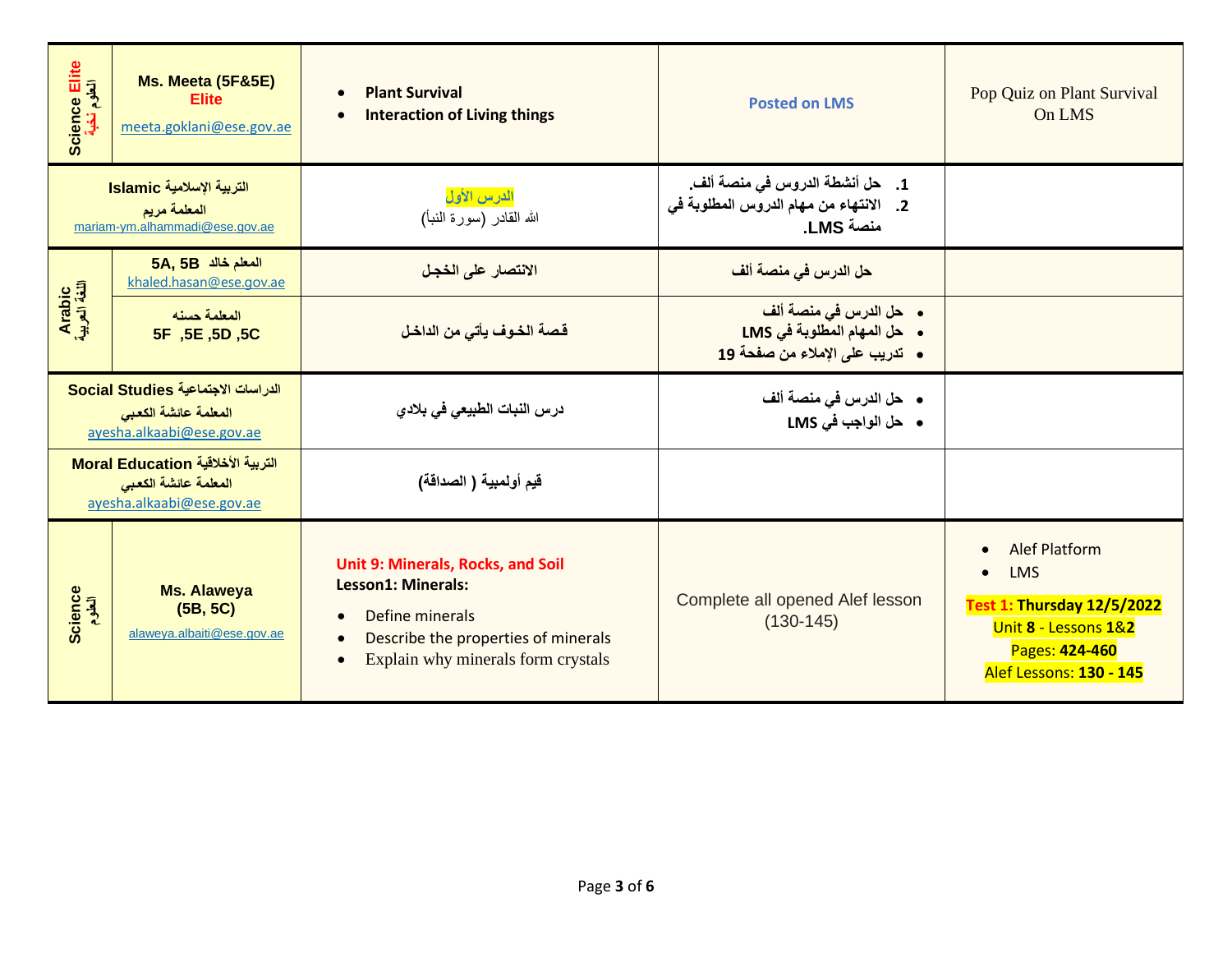| Science<br>العلوم                                       | <b>Ms. Amrutha</b><br>(5A, 5D)<br>amrutha.narakath@ese.gov.a<br>$\overline{e}$                        | Unit 8: Lesson 2 - Light and color<br>$\bullet$<br><b>Unit 9: Minerals, Rocks, and Soil</b><br>$\bullet$<br><b>Lesson1: Minerals:</b><br>Define minerals<br>$\bullet$<br>Describe the properties of minerals<br>Explain why minerals form crystals<br>$\bullet$ | <b>Complete all opened Alef Lessons</b><br>$(130 - 136)$     | <b>Alef Platform</b><br>$\bullet$<br><b>LMS</b><br>Test 1:<br><b>Thursday 12/05/2022</b><br><b>Chapter 8:</b><br><b>Lesson 1- SOUND</b><br><b>Textbook Pages: 420-437</b><br>Alef Lessons: 130-134 |
|---------------------------------------------------------|-------------------------------------------------------------------------------------------------------|-----------------------------------------------------------------------------------------------------------------------------------------------------------------------------------------------------------------------------------------------------------------|--------------------------------------------------------------|----------------------------------------------------------------------------------------------------------------------------------------------------------------------------------------------------|
|                                                         | <b>Design &amp; Technology</b><br>التصميم والتكنولوجيا<br>المعلمة نوال<br>nawal.aldhanhani@ese.gov.ae | Construct basic 2D graphic<br>$\bullet$<br>constructions.<br>Show a basic understanding of the tools<br>$\bullet$<br>available in a 3D design software.                                                                                                         | <b>LMS Activities and self-learning</b><br><b>Activities</b> |                                                                                                                                                                                                    |
|                                                         | المعلمة فاتن (بنين)<br>faten.koussa@ese.gov.ae                                                        | درس ما بعد التأثيرية                                                                                                                                                                                                                                            |                                                              |                                                                                                                                                                                                    |
| Visual Art<br>الفئون البصرية                            | المعلمة جيهان (بنات)<br>gehan.elhawy@ese.gov.ae                                                       | ما بعدَ التَّأْتُيريَّةِ (1)                                                                                                                                                                                                                                    |                                                              |                                                                                                                                                                                                    |
| Drama                                                   | المعلم محمود صابر (بنين)<br>mahmoud.hmohamed@ese.gov.ae                                               | محاكاة الأصوات والشخصيات في الطبيعة                                                                                                                                                                                                                             |                                                              |                                                                                                                                                                                                    |
| $\sum_{i=1}^{n}$                                        | المعلمة فاطمة (بنات)<br>fatma.abdelaziz@ese.gov.ae                                                    | محاكاة الأصوات والشخصيات في الطبيعة                                                                                                                                                                                                                             |                                                              |                                                                                                                                                                                                    |
|                                                         | المعلم هاني (بنين)<br>hany.yahia@ese.gov.ae                                                           | نشيد / شباب العلم                                                                                                                                                                                                                                               |                                                              |                                                                                                                                                                                                    |
| Music<br>موسیقی                                         | المعلمة رحمه (بنات)<br>Rahma.Mehrez@moe.gov.ae                                                        | ملحنون ألفوا للأوركسترا                                                                                                                                                                                                                                         |                                                              |                                                                                                                                                                                                    |
| Physical &<br>Health<br>Education<br>الصحي <sup>ة</sup> | <b>Mr. Brian (Boys)</b><br>Brian.Shaughnessy@ese.gov.ae                                               | Rules and skills of a new sport                                                                                                                                                                                                                                 | Self-Learning on LMS                                         |                                                                                                                                                                                                    |
|                                                         | <b>Ms. Rabab (Girls)</b><br>Rabeb.Garraz@ese.gov.ae                                                   | Demonstrates locomotor skills<br>in physical education                                                                                                                                                                                                          | Self-Learning on LMS                                         |                                                                                                                                                                                                    |

**Please join Yas School** *Elite Telegram***: [https://t.me/joinchat/AAAAAFXG0iBZ6T\\_DzayzjA](https://t.me/joinchat/AAAAAFXG0iBZ6T_DzayzjA)**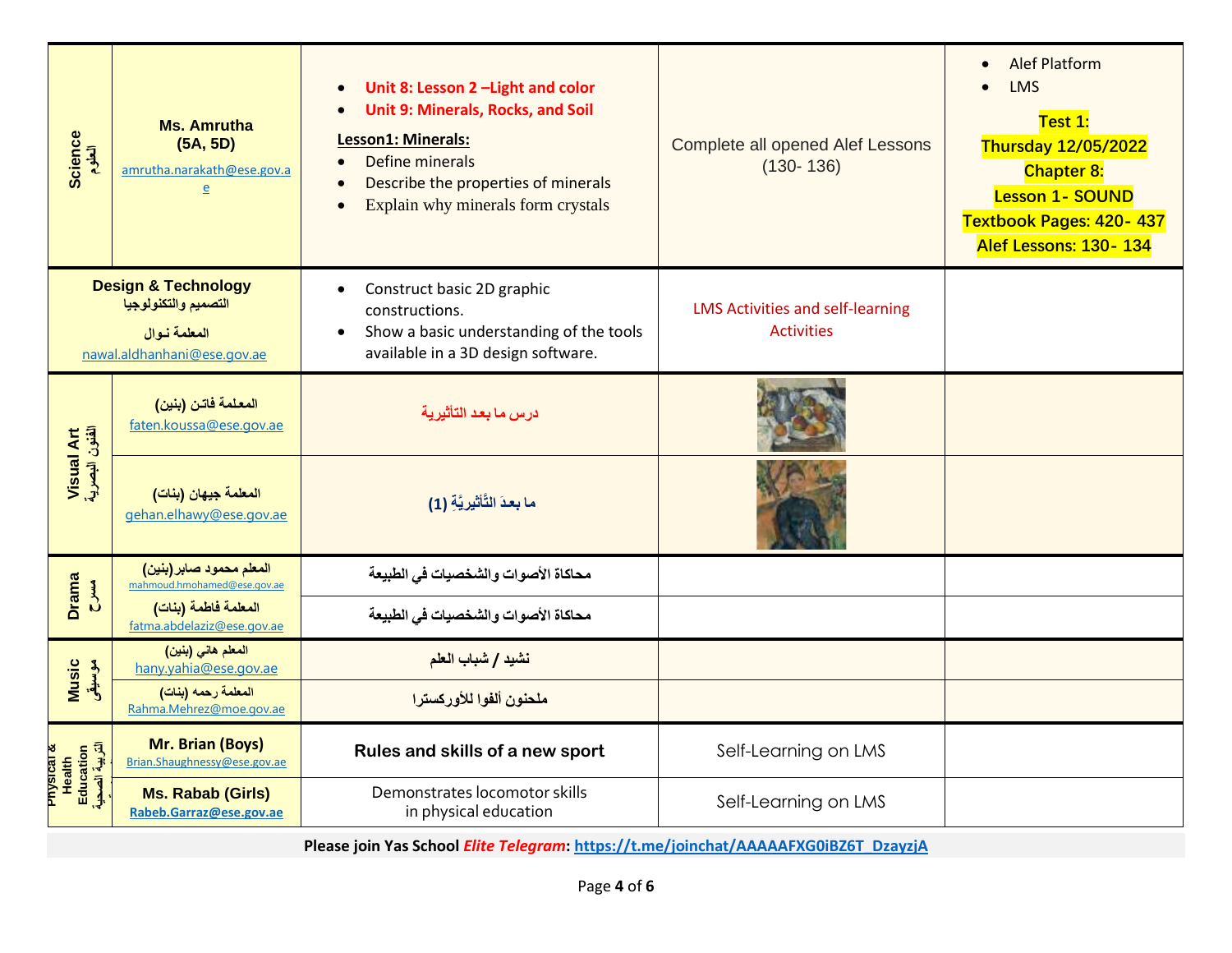|                                                                                                                                                                        |             |                |                         |                 |                 |                |                |   | مواعيد الفحوصات الدوريــة التي يجـب إجـراؤها للطلبــة خــلال الفصل الثالث من العام الدراسي 2021-2022 م                                                                                                              |              |  |  |  |  |                                                                                                           |  |  |  |                                               |                             |                      |  |
|------------------------------------------------------------------------------------------------------------------------------------------------------------------------|-------------|----------------|-------------------------|-----------------|-----------------|----------------|----------------|---|---------------------------------------------------------------------------------------------------------------------------------------------------------------------------------------------------------------------|--------------|--|--|--|--|-----------------------------------------------------------------------------------------------------------|--|--|--|-----------------------------------------------|-----------------------------|----------------------|--|
| إبريل April                                                                                                                                                            | $\mathbf 1$ | $\overline{2}$ |                         |                 | 6               |                |                | 9 |                                                                                                                                                                                                                     |              |  |  |  |  | 10   11   12   13   14 <mark>  15   16   17  </mark> 18   19   20   21   22   23   24   25   26   27   28 |  |  |  |                                               | 29                          | 30                   |  |
| مایو May                                                                                                                                                               |             | $\overline{2}$ | $\overline{3}$          | $5\overline{)}$ | $6\overline{6}$ | $\overline{7}$ | 8 <sup>1</sup> | 9 |                                                                                                                                                                                                                     | $10 \mid 11$ |  |  |  |  | $12 \mid 13 \mid 14 \mid 15 \mid 16 \mid 17 \mid 18 \mid 19 \mid 20 \mid 21 \mid 22 \mid 23 \mid$         |  |  |  | 24   25   26   27 <mark>  28   29  </mark> 30 |                             |                      |  |
| یونیو June                                                                                                                                                             |             | $\overline{2}$ | $\overline{\mathbf{3}}$ |                 |                 |                |                |   | 4 5 6 7 8 9 10 11 12 13 14 15 16 17 18 19 20 21 22 23 24 <mark>25 26</mark> 27 28                                                                                                                                   |              |  |  |  |  |                                                                                                           |  |  |  |                                               | 29                          | 30                   |  |
|                                                                                                                                                                        |             |                |                         |                 |                 |                |                |   | يجب إجراء الـفحص والحصول على نتيجـة سـلـبيـة لا تتجــاوز مـدة 96 ساعـة في بـداية الـفصـل الدراسي قبـل الدخول إلى المبنى المدرسي.                                                                                    |              |  |  |  |  |                                                                                                           |  |  |  |                                               | <u>96 ساعة</u>              |                      |  |
|                                                                                                                                                                        |             |                |                         |                 |                 |                |                |   | يجب إجراء الفحص الدوري <mark>شـهريًا</mark> (الفحص المخبري الـPCR) للطلبة <mark>من فئة ما دون 16 عامـًا</mark> . (و يتطلب إجراء الفحص قبل إنقضـاء مـدة الشهـر).                                                     |              |  |  |  |  |                                                                                                           |  |  |  |                                               |                             | <mark>كل شىھر</mark> |  |
| يجب إجراء الفحص الدوري <mark>كل أسبوعين</mark> (الفحص المخبري الـPCR) <mark>للطلبة من فنة 16 عامـًا فما فوق</mark> . (و يتطلب إجراء الفحص قبل إنقضـاء مدة الأسبـوعين). |             |                |                         |                 |                 |                |                |   |                                                                                                                                                                                                                     |              |  |  |  |  |                                                                                                           |  |  |  |                                               | <mark>كل أســـبـوعين</mark> |                      |  |
|                                                                                                                                                                        |             |                |                         |                 |                 |                |                |   | الـتـطـعـيم إلـزامي للطـلبة الـذين يبلـغـون من العـمر 16 سنـة فـمـا فـوق فـقـط ، و.غير إلزامي للـطـلـبة دون سن 16 سنـة (اخـتياري ويـوصى بـه).                                                                       |              |  |  |  |  |                                                                                                           |  |  |  |                                               |                             | Ø                    |  |
|                                                                                                                                                                        |             |                |                         |                 |                 |                |                |   | يجب تسليم نسخــة مطـبوـعــة من تــقـرير. نتيجـة الفحـص السلبيـة والمستخـرج من تـطـبيـق الحـصــن لمربـي/ة الصف.<br>يجـب تسليم نسخــة مطبوـعــة من تــقـرير. التـطـعـيم والمستخـرج من تـطـبيـق الحـصـن لمربـي/ة الصف. |              |  |  |  |  |                                                                                                           |  |  |  |                                               | $\bullet$<br>谕              |                      |  |

و فيما يأتي مواعيد وموقع الفحص المعتمد للطلبة ولأعضاء الكادر التعليمي بمدرسة ياس:

المكان: مركز الفحص (شركة ياس كلينيك) بمدرسة الأصايل

األوقات:

- يوم السبت الموافق 7 مايو 2022 م ، من الثالثة ظهرًا وحتى العاشرة مساءً ً
- ويوم الأحد الموافق 8 مايو 2022 م ، من التاسعة صباحًا وحتى الرابعة مساءً ً **:**